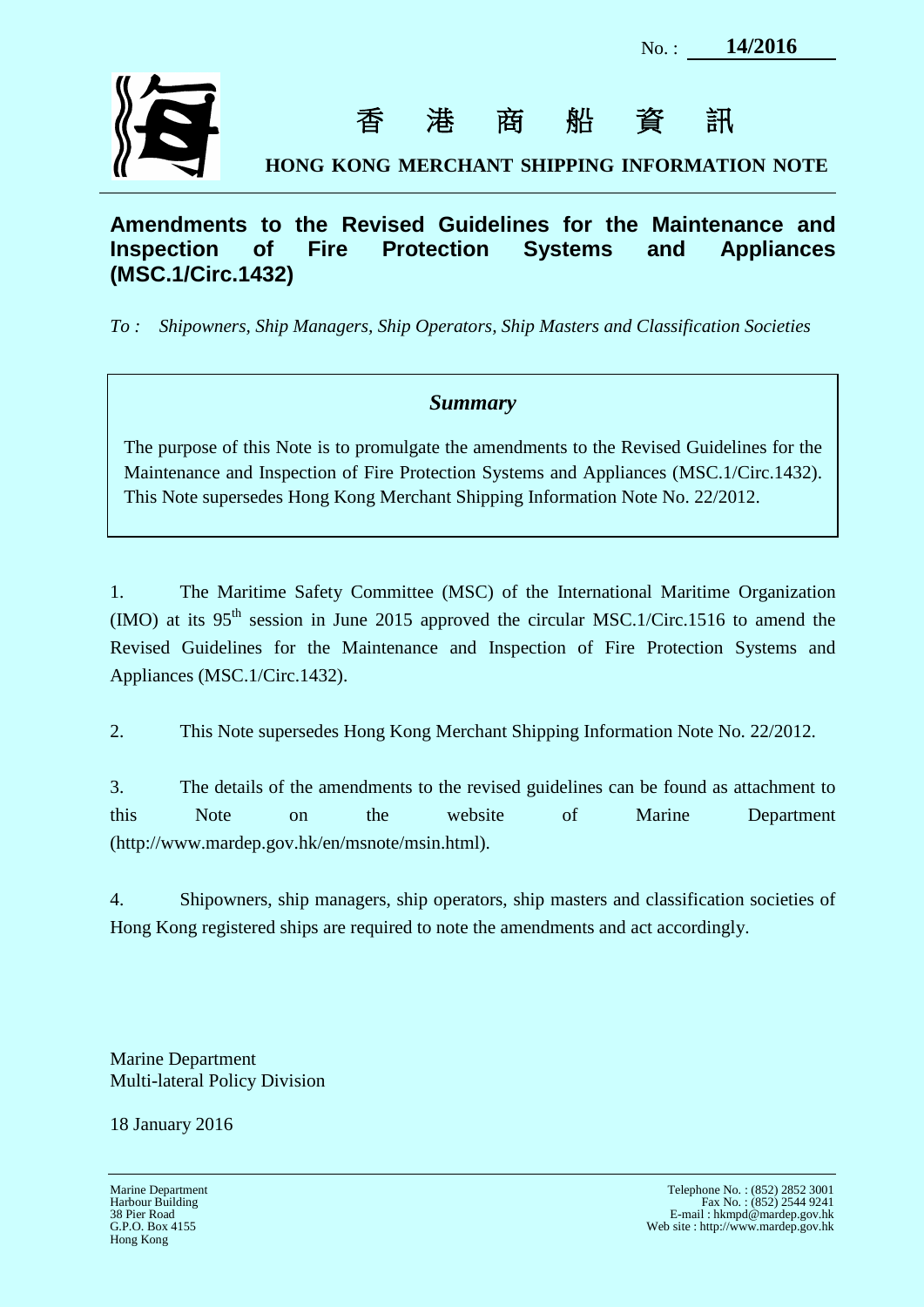

4 ALBERT EMBANKMENT Telephone: +44 (0)20 7735 7611

LONDON SE1 7SR<br>735 7611 Fax: +44 (0)20 7587 3210

MSC.1/Circ.1516 8 June 2015

*E*

## **AMENDMENTS TO THE REVISED GUIDELINES FOR THE MAINTENANCE AND INSPECTION OF FIRE PROTECTION SYSTEMS AND APPLIANCES (MSC.1/CIRC.1432)**

1 The Maritime Safety Committee, at its ninety-fifth session (3 to 12 June 2015), approved amendments to the *Revised guidelines for the maintenance and inspection of fire protection systems and appliances* (MSC.1/Circ.1432), as set out in the annex, concerning testing of automatic sprinkler systems, prepared by the Sub-Committee on Ship Systems and Equipment, at its second session.

2 Member Governments are invited to use the amendments when applying MSC.1/Circ.1432 and to bring the amendments to the attention of ship designers, shipyards, shipowners, systems manufactures and all parties concerned.

\*\*\*



https://edocs.imo.org/Final Documents/English/MSC.1-CIRC.1516 (E).docx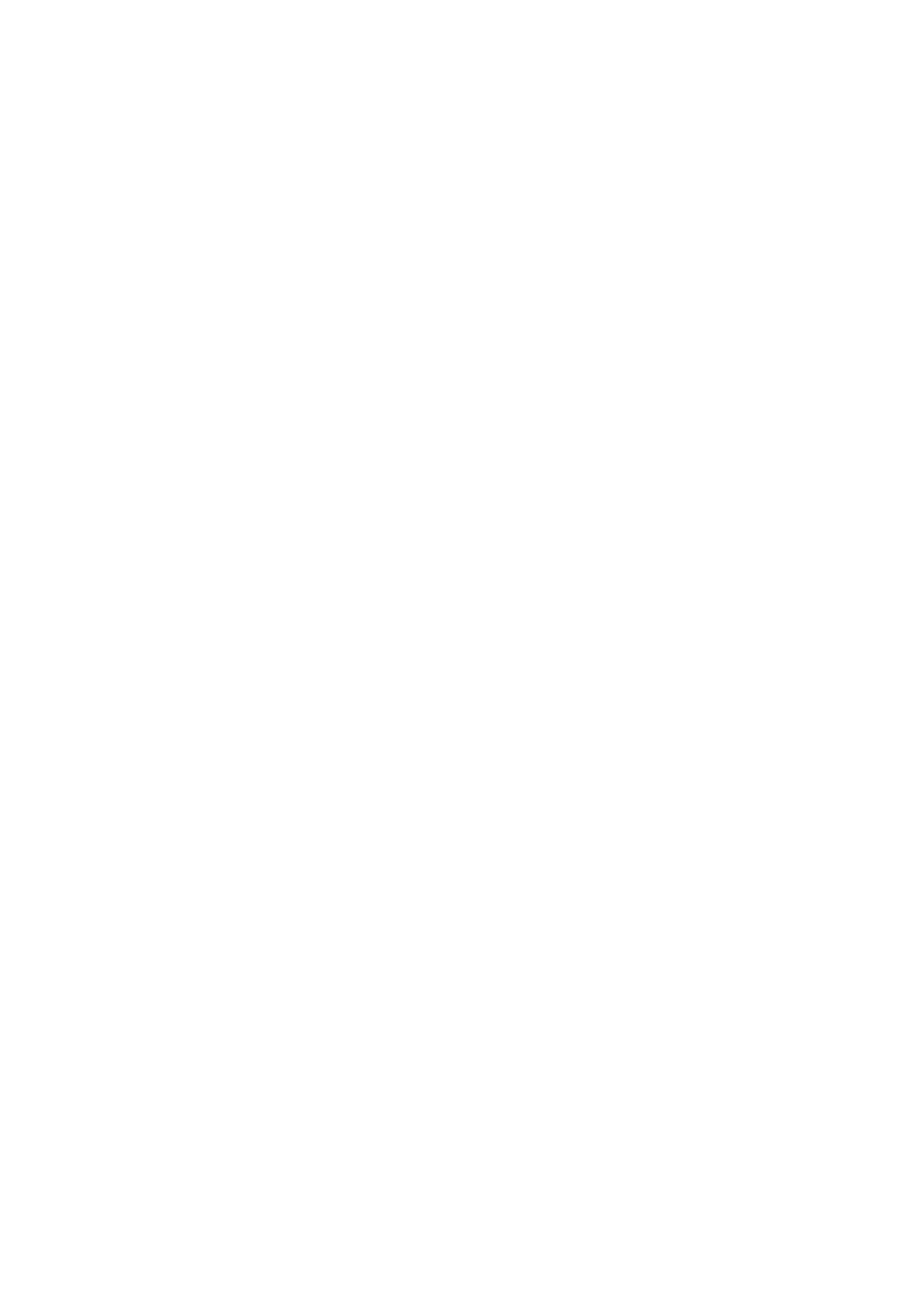### **ANNEX**

## **AMENDMENTS TO THE REVISED GUIDELINES FOR THE MAINTENANCE AND INSPECTION OF FIRE PROTECTION SYSTEMS AND APPLIANCES (MSC.1/CIRC.1432)**

#### 1 Paragraph 3.4 is amended to read as follows:

"3.4 In addition to the onboard maintenance and inspections stated in these guidelines, manufacturer's maintenance and inspection guidelines should be followed. The quality of water in automatic sprinkler systems is of particular importance and should be maintained in accordance with manufacturer guidelines. Records of water quality should be maintained on board in accordance with the manufacturer's guidelines."

2 A new paragraph 6.5 is added after the existing paragraph 6.4, as follows:

"6.5 Water mist, water spray and sprinkler systems

Assess system water quality in the header tank and pump unit against the manufacturer's water quality guidelines."

### 3 Paragraph 7.5 is amended to read as follows:

- "7.5 Water mist, water spray and sprinkler systems
	- .1 verify proper operation of all water mist, water-spray and sprinkler systems using the test valves for each section;
	- .2 visually inspect all accessible components for proper condition;
	- .3 externally examine all high pressure cylinders for evidence of damage or corrosion;
	- .4 check the hydrostatic test date of all high pressure cylinders;
	- .5 functionally test all fixed system audible and visual alarms;
	- .6 flow test all pumps for proper pressure and capacity;
	- .7 test all antifreeze systems for adequate freeze protection;
	- .8 test all system cross connections to other sources of water supply for proper operation;
	- .9 verify all pump relief valves, if provided, are properly set;
	- .10 examine all filters/strainers to verify they are free of debris and contamination;
	- .11 verify all control/section valves are in the correct position;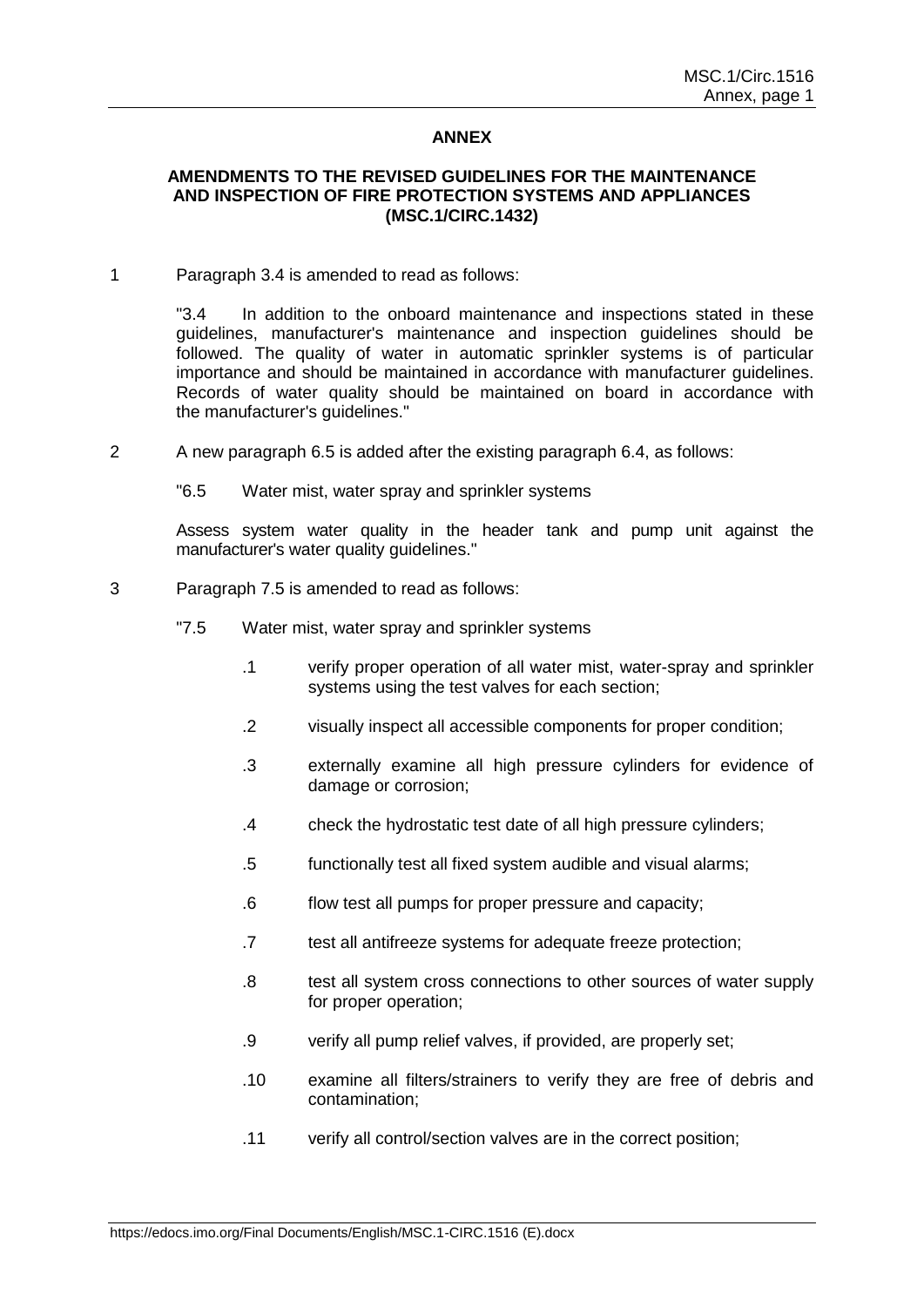- .12 blow dry compressed air or nitrogen through the discharge piping of dry pipe systems, or otherwise confirm the pipework and nozzles are clear of any obstructions. This may require the removal of nozzles, if applicable;
- .13 test emergency power supply switchover, where applicable;
- .14 visually inspect all sprinklers focusing in areas where sprinklers are subject to aggressive atmosphere (like saunas, spas, kitchen areas) and subject to physical damage (like luggage handling areas, gyms, play rooms, etc.) so that all sprinklers are inspected within one year. Sprinklers with obvious external damage, including paint, should be replaced and not included in the number of sprinklers tested in subparagraph .17;
- .15 check for any changes that may affect the system such as obstructions by ventilation ducts, pipes, etc.;
- .16 test a minimum of one section in each open head water mist system by flowing water through the nozzles. The sections tested should be chosen so that all sections are tested within a five-year period;
- .17 test automatic sprinklers and automatic water mist nozzles in accordance with the following flow chart: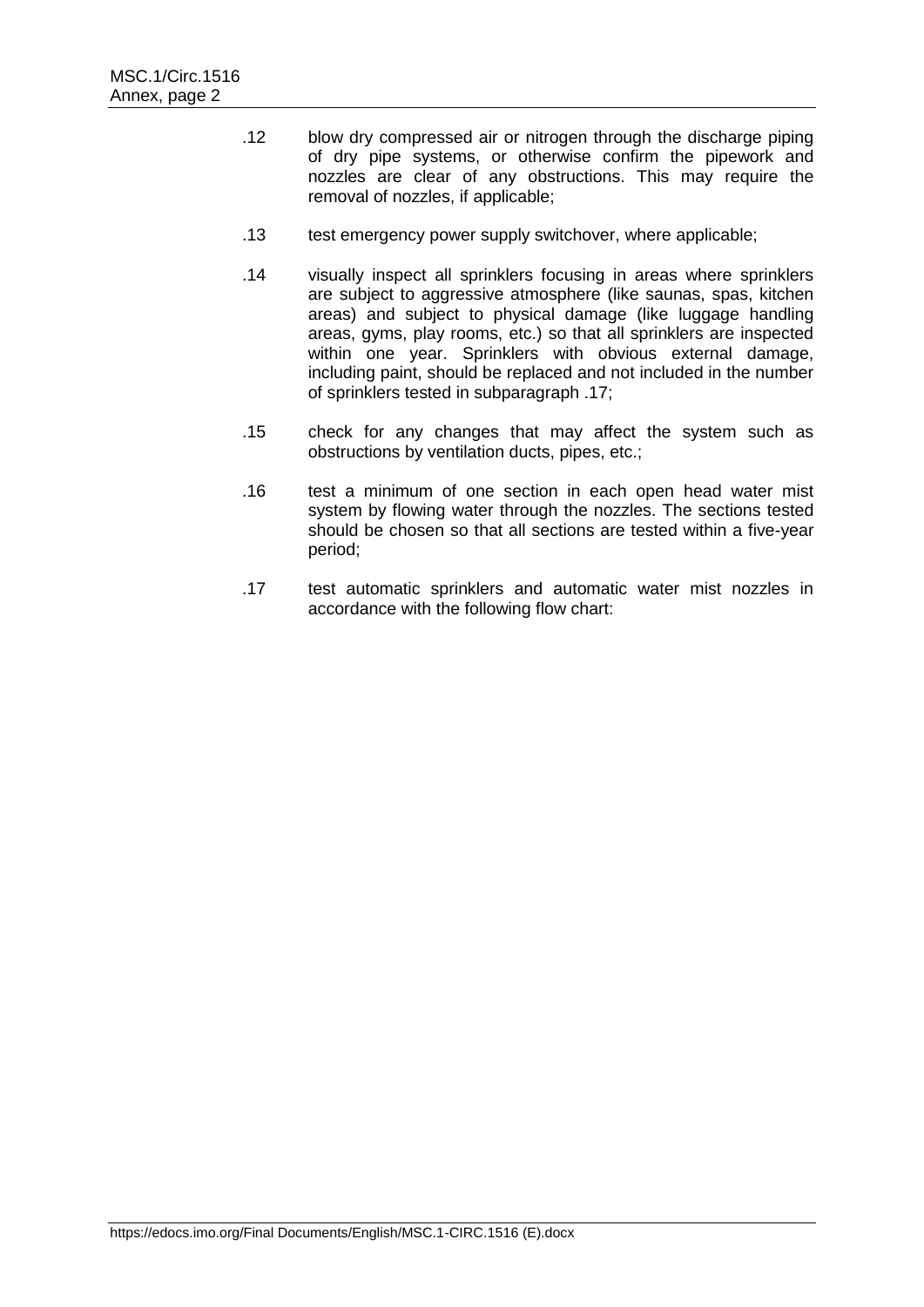# **Part 1 - Basic Testing**

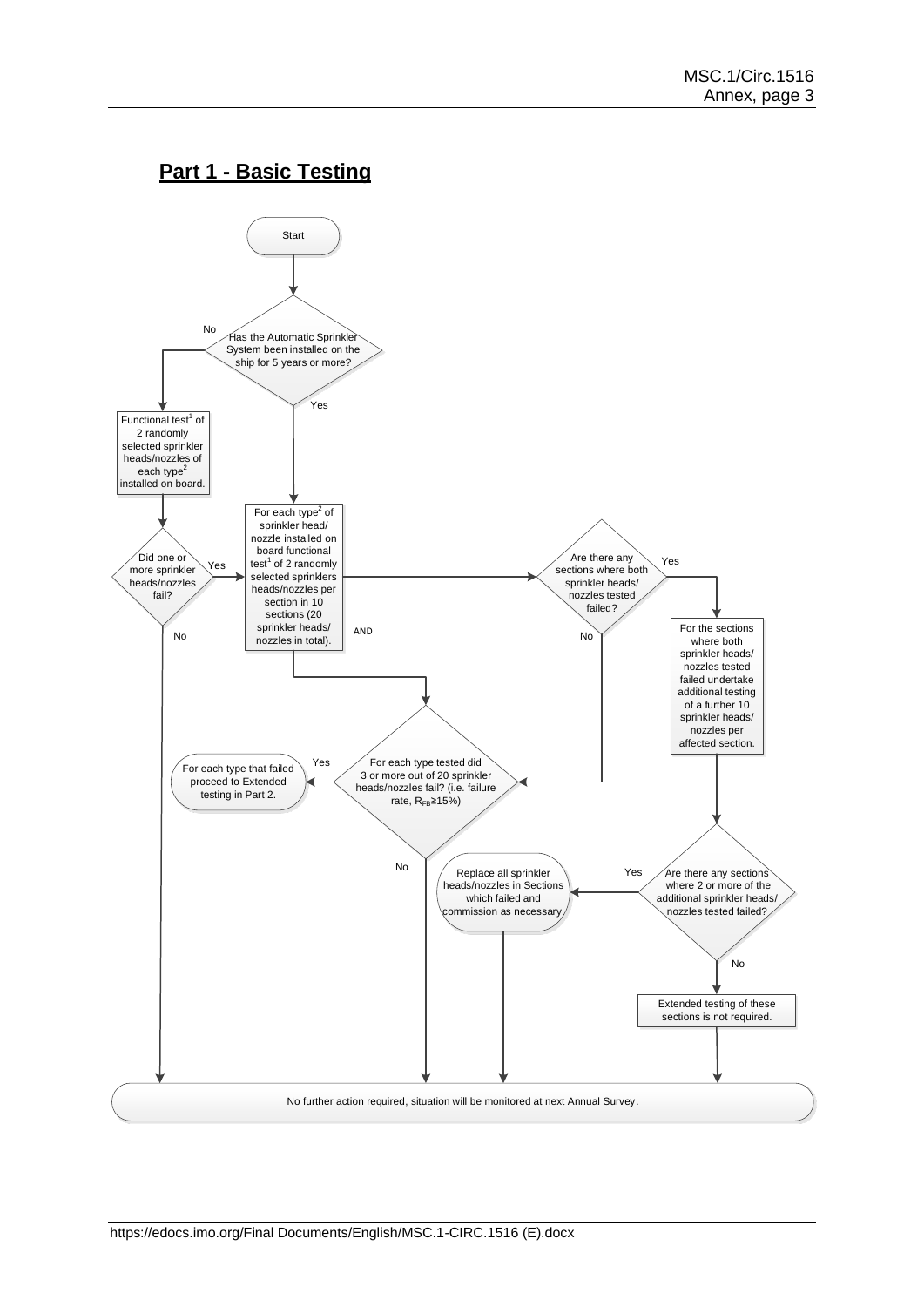# **Part 2 - Extended testing**